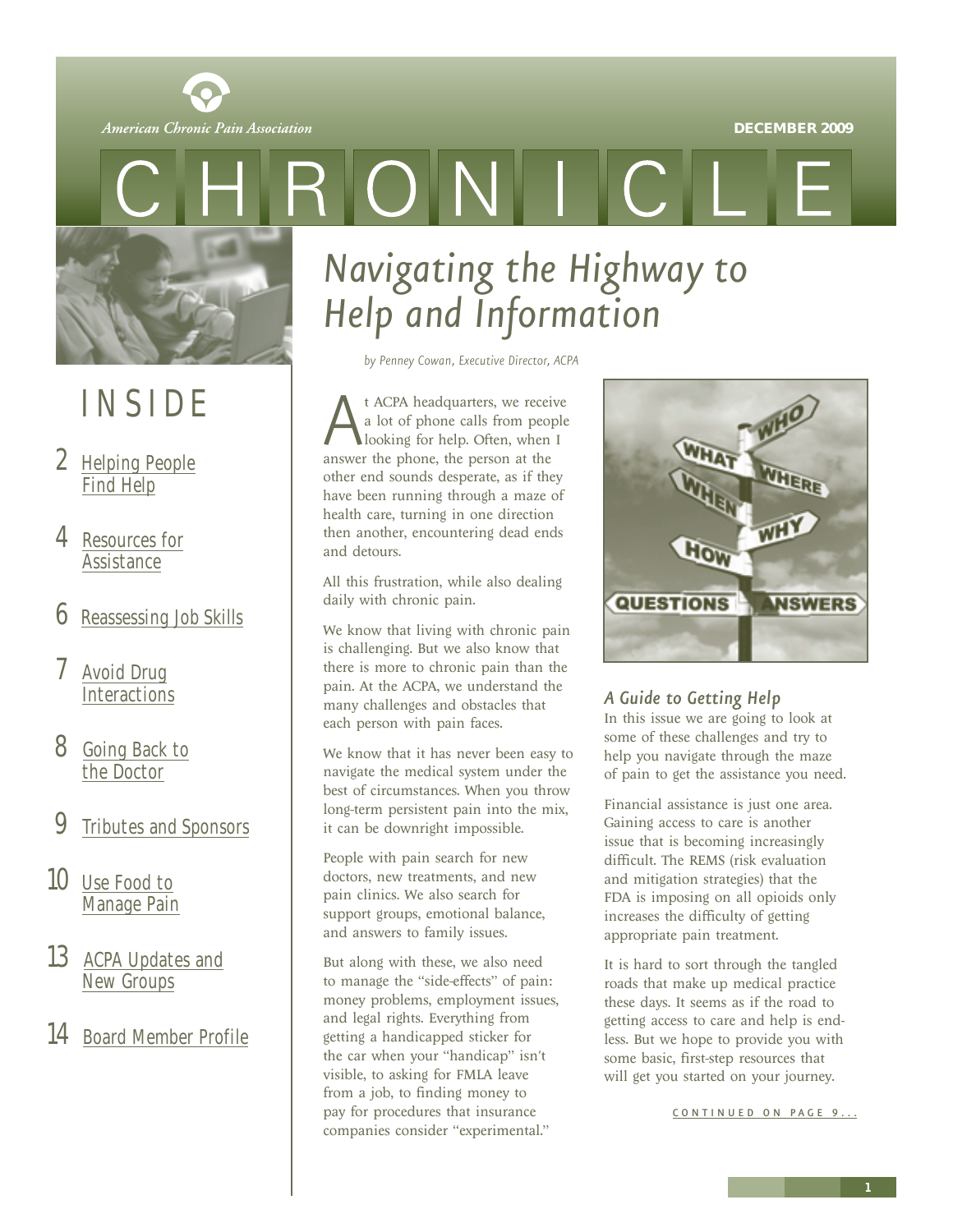

# <span id="page-1-0"></span>*Helping People Find Help*

*by Erin Kelly*

Whether you are looking for a<br>new doctor, have trouble<br>just want to talk to someone who new doctor, have trouble paying for prescriptions, or understands, you can likely find help through the ACPA. Bringing people together with the services they need is an important part of the ACPA mission, accomplished by the staff at the headquarters office in California, advisors and board members across the U.S., and peer support group leaders in your community.

Kat Deering, ACPA's outreach coordinator, works with ACPA group facilitators (volunteers who lead peer support groups all over the U.S.) and also fields phone calls to headquarters. She sees first-hand the types of resources people with pain are seeking. Although ACPA does not provide medical advice or financial help, Deering has a vast pool of other agencies and organizations that she can recommend.

"We get a lot of calls from people trying to find a doctor or pain program in their area," Deering said. "We refer them to professional groups like the American Board of Pain Medicine or the American Academy of Pain Medicine. We can even print out a list of doctors in their area who are members of these professional groups, but then the callers have to do their homework to choose among those by calling them and asking questions."

Insurance problems and prescription drug coverage are growing concerns, Deering says. "A lot of people with chronic pain lose their insurance coverage because they can't work," she pointed out. "Some of the resources we give them are the Foundation for Healthcare Coverage Education, which is a clearinghouse for finding subsidized insurance anywhere in the



### *In helping others, we help ourselves*

United States; Hill-Burton information, about a federal program that provides reduced-cost care; and Families USA, a healthcare consumer advocacy group."

"We also can refer people to other self-help groups," Deering explained. She frequently connects people with groups for fibromyalgia, repetitive stress disorder, shingles, back pain, and neuropathy. She also has contact information for caregiver and family member groups.

Although Deering uses a lot of online resources, she also has toll-free numbers for many organizations and even prints out Web information to mail to people who don't have Internet access.

#### *When Facilitators Share*

Deering says that a lot of her best resources come from group facilitators themselves sharing what they've learned. "One facilitator sent us a whole book he'd put together. It was an A to Z guide to chronic pain resources," she said. "They really help us keep up with what's useful."

Deborah Sampson-Johannes is an ACPA group facilitator in Richmond, California, northeast of San Francisco. She's familiar with the type of help new people usually ask for.

"Some people are referred to our group after they call the ACPA," Sampson-Johannes said, "and they tend to have a good idea of what we can do for them. But other people call because they saw my poster in the YMCA, and they usually don't know what resources are available to them. They often don't even recognize that what they have is chronic pain."

Sampson-Johannes has a standard kit of handouts she gives new group members. In addition to a group member application form and list of "do's and don'ts" for the group, she gives out the About the ACPA brochure, the ACPA [Quality of Life Scale](http://www.theacpa.org/people/quality_of_life.asp), a handout about choosing a pain management program, and a list of patient's rights that helps explain how to be an intelligent consumer of health care.

Among the resources she gives out, Sampson-Johannes says the Quality of Life Scale is one of her favorites because it helps people change their mindset about living with pain. "It's an alternate way of assessing how you're doing," she explained. "It's different from the 10-point pain scale doctors tend to use, which just describes how intense your pain is.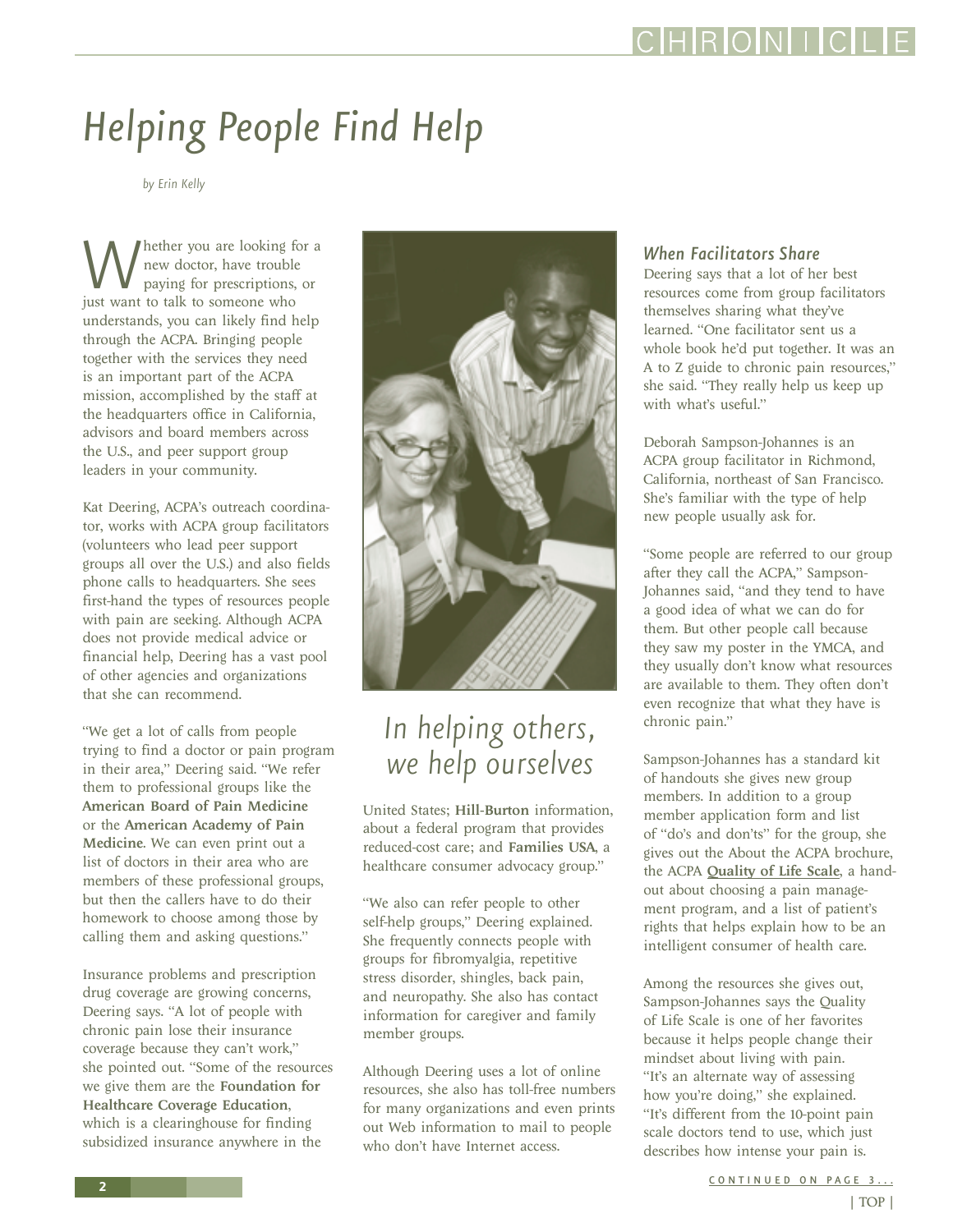### *Information is no substitute for a kind ear*

#### <span id="page-2-0"></span>[CONTINUED FROM PAGE 2...](#page-1-0)

The ACPA scale shows what state you are in and what you are able to do. It takes the focus off your pain and puts the focus on your life." (You can download the Quality of Life Scale, which measures ability to function, at [www.theacpa.org/people/](www.theacpa.org/people/quality_of_life.asp) quality of life.asp.)

#### *A Primary Need: Understanding*

But information is no substitute for a kind ear. Sampson-Johannes says that the primary resource many people need is understanding. "We do a lot of 'consciousness-raising' about chronic pain," she said.

Sampson-Johannes helps people deal with the common side effects of pain that can be confusing and troubling: hopelessness and clinical depression, strained family relationships, worries about addiction, and money-related stress. "People need validation," Sampson-Johannes explained. "They need to know they're not the only ones with these problems, they're not crazy, and they're not necessarily drug addicts just because they use opioids." Many ACPA group facilitators make themselves available to people who just need to talk. "I welcome contact," Sampson-Johannes said, joking: "Maybe I should have become a therapist."

She hasn't had trouble with anyone taking advantage of her willingness to share her time, but she knows there are ways to set limits. "If someone was taking too much of my energy, I'd have to explain that he or she needed more than I can give. I would recommend finding a psychotherapist or additional support groups that could help with the other issues."

#### *Financial Concerns Hit Home*

When it comes to financial issues, Sampson-Johannes considers herself fortunate—she's always had health insurance and mostly maintained a middle-class lifestyle throughout her struggle with chronic sciatic pain. But she knows others who faced drastic lifestyle changes when they became unable to work.

Sampson-Johannes worries about the people who are unable to find and take advantage of the programs available. She's heard stories from concerned relatives about people who need help with a pain problem but are too mentally ill to agree to join assistance programs that could give them proper housing and medical care.

"The people who come to ACPA groups are generally high functioning," she said. "We're just the tip of the iceberg. Some people who are really suffering are not getting help." People who are severely disabled by pain or who are barely making ends meet might not have the energy to find resources that could help.

But financial help is available and Sampson-Johannes has seen its impact on the lives of people with chronic pain. She knows people who have found government assistance programs to fund pain management treatment, housing, and even help coordinating care.

"A social worker is a wonderful resource for people with chronic illness," she said. "My insurance doesn't cover that in my case, but many assistance programs do especially for people with multiple health problems." She even knows of a grant program that covers the expenses of keeping a pet, since taking care of an animal can have great therapeutic benefits. "But it's a lot of work to find these programs and get the benefits,"

she said. "It takes a lot of expertise to live without money!"

#### *Expanding Outreach*

Sampson-Johannes hopes she can help more people find ways to live better with chronic pain. "If I'm able, I'd like to do more outreach work," she said. "In the past I've left flyers in medical offices and I organized a presentation at a senior living center—it would be great if we could organize some groups at senior centers; I'm sure there is a need." She also is interested in ways to serve people whose economic status is below the middle class.

Whether it's help finding low-cost insurance or just a sympathetic listener, ACPA members and staff are committed to sharing what they know about living well with chronic pain.

This objective is so important, that it ranks as step ten of the Ten Steps from Patient to Person: reach out and share what you know. "A lot of group facilitators get started because they're looking to help themselves, to find something productive they can do," said Kat Deering, "And that's very okay! In helping themselves, they also help others."

#### **Online Resources Referenced**

**American Board of Pain Medicine, <http://www.abpm.org/>**

**American Academy of Pain Medicine, <http://www.painmed.org>**

**Foundation for Healthcare Coverage Education,<http://www.coverageforall.org/>**

**[Hill-Burton, http://www.hrsa.gov/](http://www.hrsa.gov/hillburton/default.htm) hillburton/default.htm**

**Families USA – <http://www.familiesusa.org/>**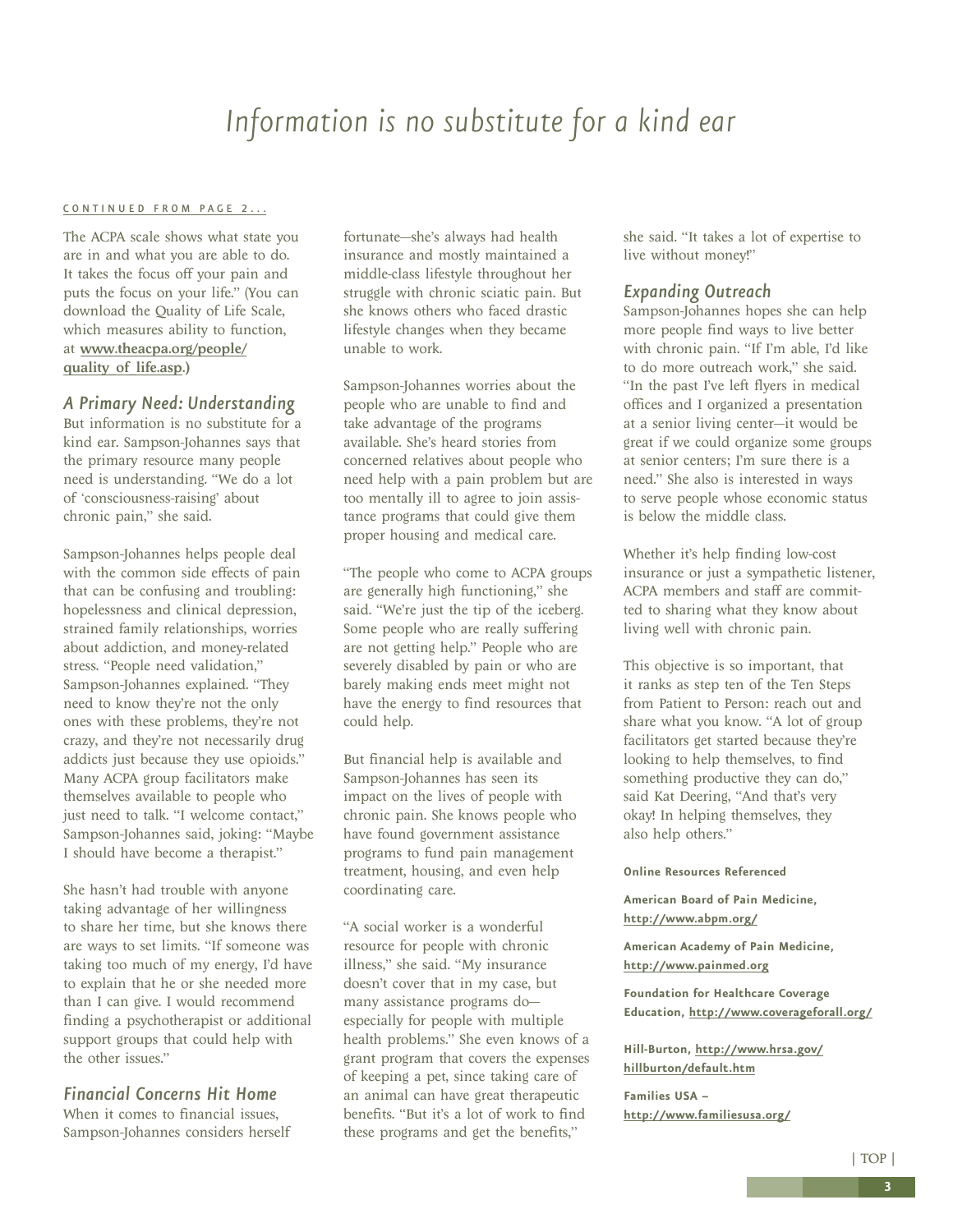# <span id="page-3-0"></span>*Keeping It All Together: Resources for Assistance*

*by Penney Cowan, Executive Director, ACPA and Alison Conte, Editor*

Tying to work through the<br>processes and policies of<br>health care system, insur<br>coverage, doctor's offices, and rying to work through the processes and policies of the health care system, insurance hospitals is part of daily life for many of us. But it can be even more difficult for people with chronic pain.

Not only do we have more occasions to interact with these organizations, we must operate through the haze and constraints of pain. To manage pain, it is essential to pace activities that can intensify pain and limit stress and frustration in our lives. But gaining access to the resources and assistance we need to solve our financial, legal, and medical problems can only increase stress and frustration—certainly not what the pain management program ordered.

Fortunately the ACPA has many helpful resources and connections available by phone and on the Web. There are also many organizations that serve those with a specific illness or condition. Since everyone's need is different, we will provide general directions here and encourage you to explore further.

The ACPA Web site also provides links to organizations with a broad interest in health issues, often with a unique ethnic, international, or cultural focus, as well as those that can help with money or legal problems. Professional organizations are also listed. Go to the Resource or Links sections of the site, or call us at 1-800-533-3231, or email your questions to [ACPA@pacbell.net](mailto: ACPA@pacbell.net).

Also, on the ACPA Web site, <www.theacpa.org>, you can view the:

- ❋ Consumer Guide to Pain Medication and Treatments video
- ❋ News about storage and disposal of medications and opioids

❋ ACPA Forums for answers about medication dosage and drug expiration dates and other issues

#### *Health and Financial Assistance*

*Health Assistance Partnership <www.healthassistancepartnership.org> shiphelp@hapnetwork.org 202-737-6340*

This organization serves consumer health assistance programs as well as other non-profit health care organizations that help patients solve problems with health care access and health insurance.

> *California Department of Managed Health Care <www.hmohelp.ca.gov> 1-888-466-2219*

The Help Center explains your health care rights and how to use your health care benefits. They assess health plans to be sure they follow the law and address member complaints in a timely fashion.

> *The Center for Medicare Advocacy, Inc. <www.medicareadvocacy.org> 860-456-7790*

The Center provides education, advocacy, and legal assistance to older people and people with disabilities seeking Medicare and other necessary health care.

> *Families USA <www.familiesusa.org> 202-628-3030 info@familiesusa.org*

This organization has been dedicated to the achievement of high-quality, affordable healthcare for all Americans, at the national, state, and community levels for 25 years.

#### *NeedyMeds (no phone line) <www.needymeds.org>*

Helping people who cannot afford medicine or healthcare costs, NeedyMeds delivers information anonymously and free of charge.

*Health and Medical Resources Military OneSource <www.militaryonesource.com> 1-800-342-9647*

This is a free service for active-duty, Guard, and Reserve service members and their families that includes a health coach to advise on good health habits, relaxation, and exercise.

> *Health Finders <www.healthfinder.gov> healthfinder@nhic.org*

Developed by the U.S. Department of Health and Human Services, this site provides access to legitimate Web sites from more than 1,500 health-related organizations.

Additional information on chronic pain can be found at Mayo Clinic, <www.mayo.edu>; the Cleveland Clinic, <www.ccf.org>; American Pain Society, <www.ampainsoc.org>; and National Institute of Health, <www.nih.gov>.

> *National Women's Health Resource <www.healthywomen.org> 1-877-986-9472*

An independent health information source for women, NWHRC develops and distributes up-to-date and objective women's health information based on the latest advances in medical research and practice.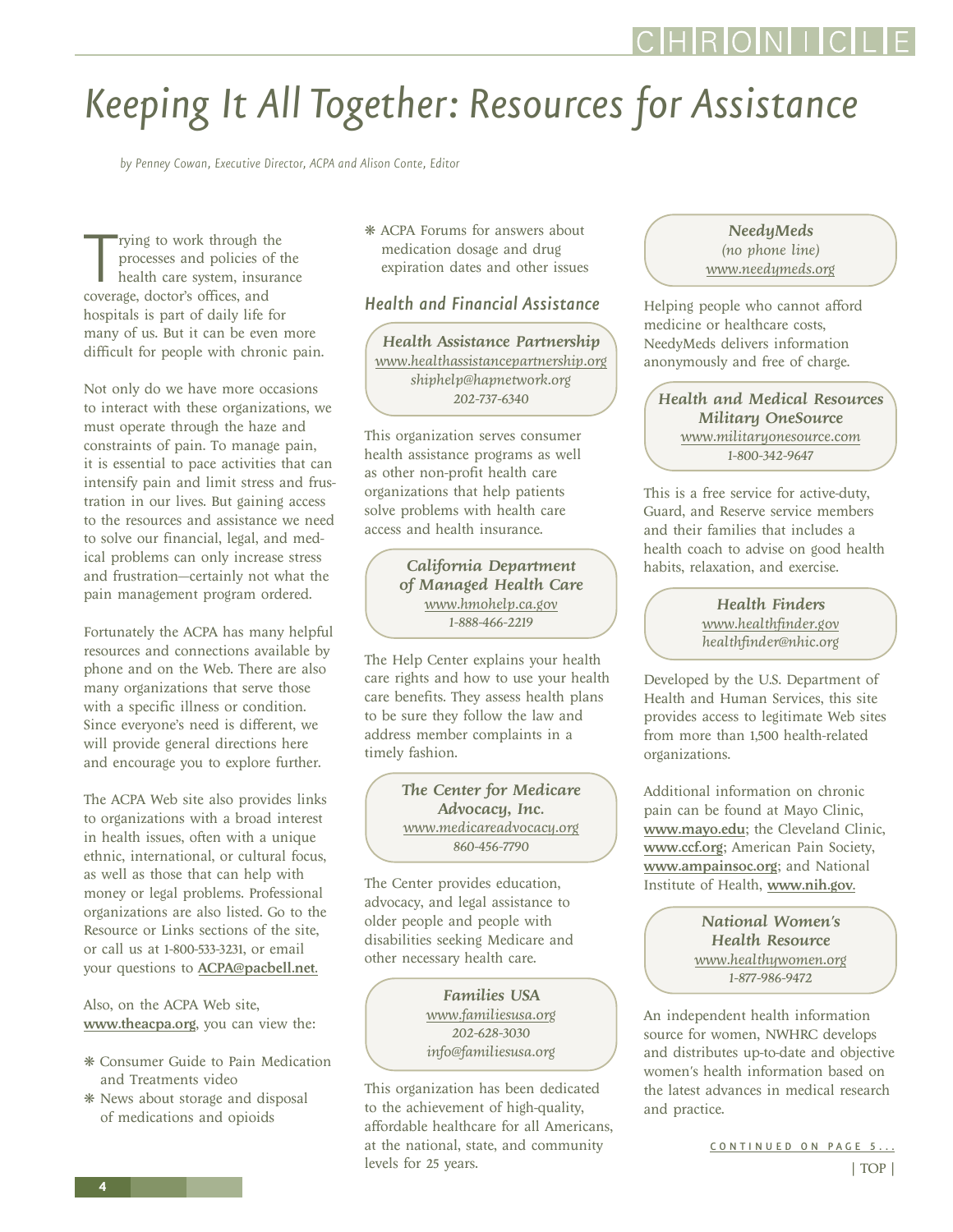#### <span id="page-4-0"></span>[CONTINUED FROM PAGE 4...](#page-3-0)

*Men's Health Network www.menshealthnetwork.org 202-543-MHN-1(6461) ext. 101 info@menshealthnetwork.org*

MHN strives to reach men and their families where they live, work, play, and pray with health prevention messages and tools, screening programs, educational materials, advocacy opportunities, and patient resources.

#### *Finding a Doctor or Pain Program*

If you are interested in finding out what pain programs are available in your area, contact all the local health care facilities and rehabilitation centers and ask if they have pain management programs. If they do, have information sent to you.

Once you have all the facts, review each program to determine which one will meet your needs. You can get a complete list of doctors who are board certified in pain medicine through the American Board of Pain

Medicine. (Go to www.abpm.org and click on Diplomats and then on your state.) Lists of pain programs can be found at the Commission on Accreditation of Rehabilitation Agencies, www.carf.org.

Find more advice about choosing rehabilitation centers on the ACPA Web site.

#### *Legal and Insurance Assistance*

The ACPA *Chronicle* has published several articles on legal and insurance issue. These include:

- ❋ ["The Legal Side of Pain" The ACPA](http://www.theacpa.org/documents/chronicle_spring07_WEB_final.pdf) *Chronicle*, Spring 2007, page 5
- ❋ "Navigating through the Insurance Maze" and "Help for Managing [Your Health Care Plan" The ACPA](http://www.theacpa.org/documents/chronicle_spring_09.pdf) *Chronicle*, March 2009.

*Pain and Policy Study Group www.painpolicy.wisc.edu*

This group has issued a Progress Report Card, which provides a letter grade for each state based on the quality of its policies (laws, regulations, guidelines) which influence pain management.

#### *Pain and the Law www.painandthelaw.org*

Developed by the Center for Health Law Studies at Saint Louis University and the American Society of Law, Medicine and Ethics, this group is funded by a grant from The Mayday Fund.

#### *Families and Caregivers*

*The National Center on Caregiving (NCC) www.caregiver.org 1-800-445-8106 info@caregiver.org*

The NCC is a central source of information on caregiving and long-term care issues for policy makers, service providers, media, funders, and family caregivers. [| TOP |](#page-0-0)

### *What Have You Learned on Your Journey?*

At ACPA we believe that people who live with chronic pain can be the greatest source of knowledge and inspiration for each other. So from time to time, we ask our readers to write about their experiences for a future issue can be the greatest source of knowledge and inspiration for each other. So from time to time, we ask our readers to like to explore self-discovery.

During the journey from patient to person, we switch our focus from what we can't do, to what we can do. And then, we do it.

At some point, each of us must decide that we are more than a person with pain. Tell us how you took a fresh look at yourself, explored your talents and interests and determined what activities you could do that would be satisfying and useful to you and to others. We are looking for stories, between 500 and 800 words that address these ideas.

Please send your stories to *The Chronicle* Editor, c/o The ACPA, P.O. Box 850, Rocklin, CA 95677 or to ACPA@pacbell.net by Jan. 15, 2010. [| TOP |](#page-0-0)

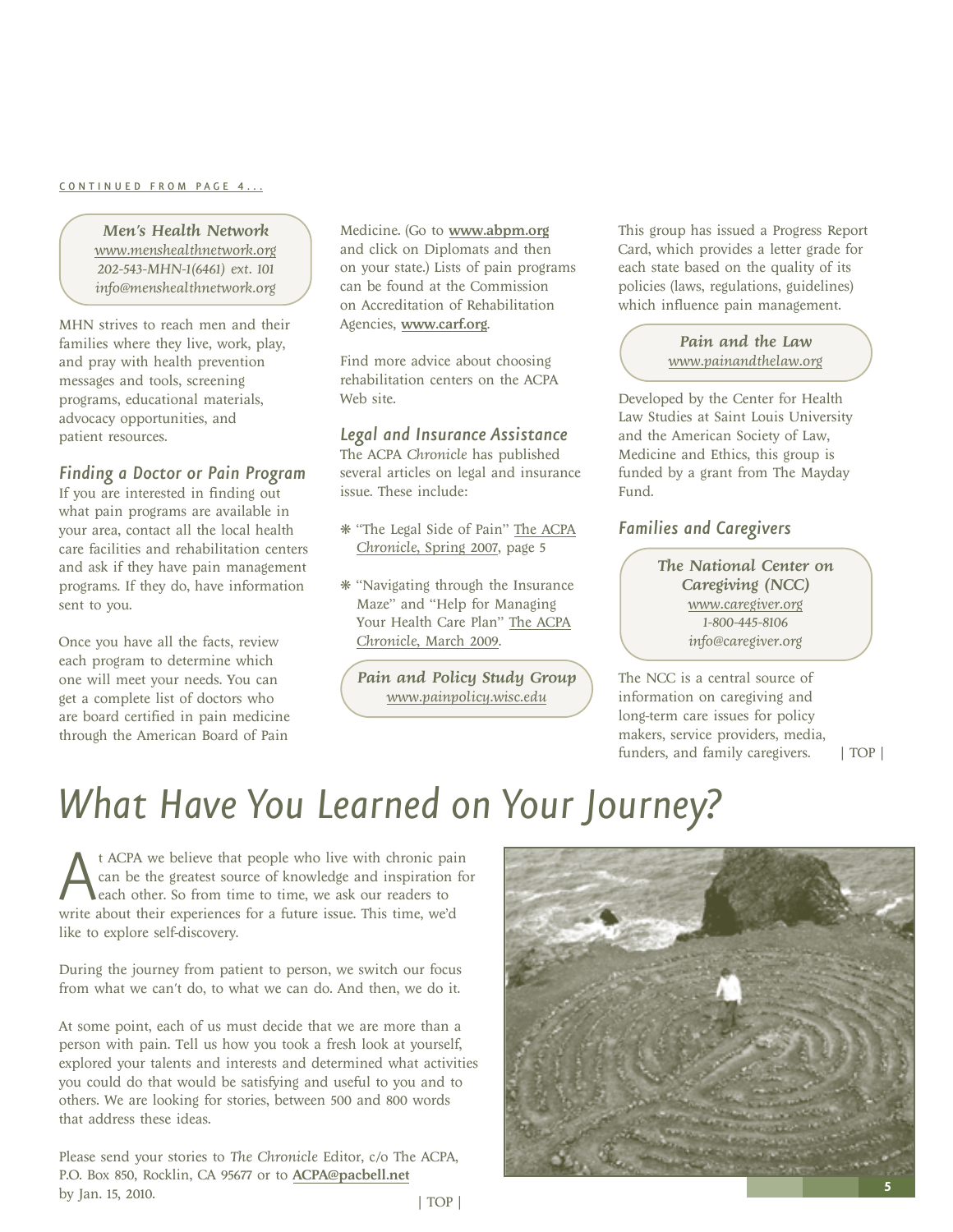# <span id="page-5-0"></span>*Reassessing Your Job Skills and Redefining Who You Are*

*by Ann R. Blaskovich* 

Though you don't want to let your pain de days managing it does seem like a full-tin your pain management skills, you may no<br>return to work at the same intensity as before. hough you don't want to let your pain define you, some days managing it does seem like a full-time job. Despite your pain management skills, you may not be able to

But it is important that you not let being a person with pain become your identity. This is the time to take another look at yourself, to explore your talents and interests and determine what activities you can do now that can be satisfying and useful to you and to others.

Pain management may have helped you regain control of your life. While you may feel like a whole person once again, you may also want to resume—at some level—the activities that had meaning for you prior to your pain.

Having a full or part-time job or doing volunteer work might add meaning and purpose to your life. This activity may give you increased endurance and ability, making you think about working more hours, or returning to your previous job. It may also be a time to consider a change in career that would be more meaningful.

#### *Do You Need To Work?*

Many people with chronic pain qualify for disability benefits. While such benefits may be helpful financially, you might feel better about yourself if you were to return to gainful employment. However, that is not always realistic. For some people, returning to work means having to give up disability benefits even if they cannot work enough hours to make ends meet financially. Struggling financially can increase stress and pain levels, making it impossible to cope.

Short of returning to work, there are many things that you could do that would make you feel productive and provide you with personal satisfaction.

Before starting to look for a job, spend some time thinking about what kind of work is appropriate for you. It may be a significant challenge to identify work that will stimulate you intellectually and emotionally and is both interesting and within your ability. A job that doesn't suit you can produce stress and can be counterproductive.

#### *Assessing Your Skills*

Before you start a job search, you need to know what you are searching for. If you don't know where you want to go, you won't know how to get there, and you won't be able to tell whether you have reached your goal.



The first thing you need to do is some introspective analysis of yourself and what you have done before. You need to determine what desires you have and what skills you possess. The objective is to determine:

- ❋ What you like to do
- ❋ What you do well
- ❋ What you don't do well
- ❋ What's really important to you
- ❋ What skills, experiences, and abilities you have
- ❋ What your limitations are

This self-assessment will enable you to formulate some goals and targets for your job search, whether it be for a full- or part-time job, self-employment, or volunteer work.

Your local United Way is an important community resource that should not be overlooked. It can provide you with a listing of all agencies that can help you acquire new skills and find a suitable job.

Finally, if you do not need the income, but have free time or need to work to feel useful, volunteers are needed in a variety of areas in your community. For information about volunteer work, you can contact libraries, schools, churches, mosques, or synagogues, and community programs. And don't forget that being an active member of an ACPA support group is a wonderful way to make a contribution to others and solidify your own progress at the same time.

#### *Additional Resources*

You'll find more about job search skills, self-assessment, identifying your skills, setting goals, and communicating your accomplishments in Staying Well, Advanced Pain Management for ACPA Members, Chapter 7.

**Ms. Blaskovich was formerly a human resources consultant and past president of ARB Associates, in McKees Rocks, Pennsylvania.**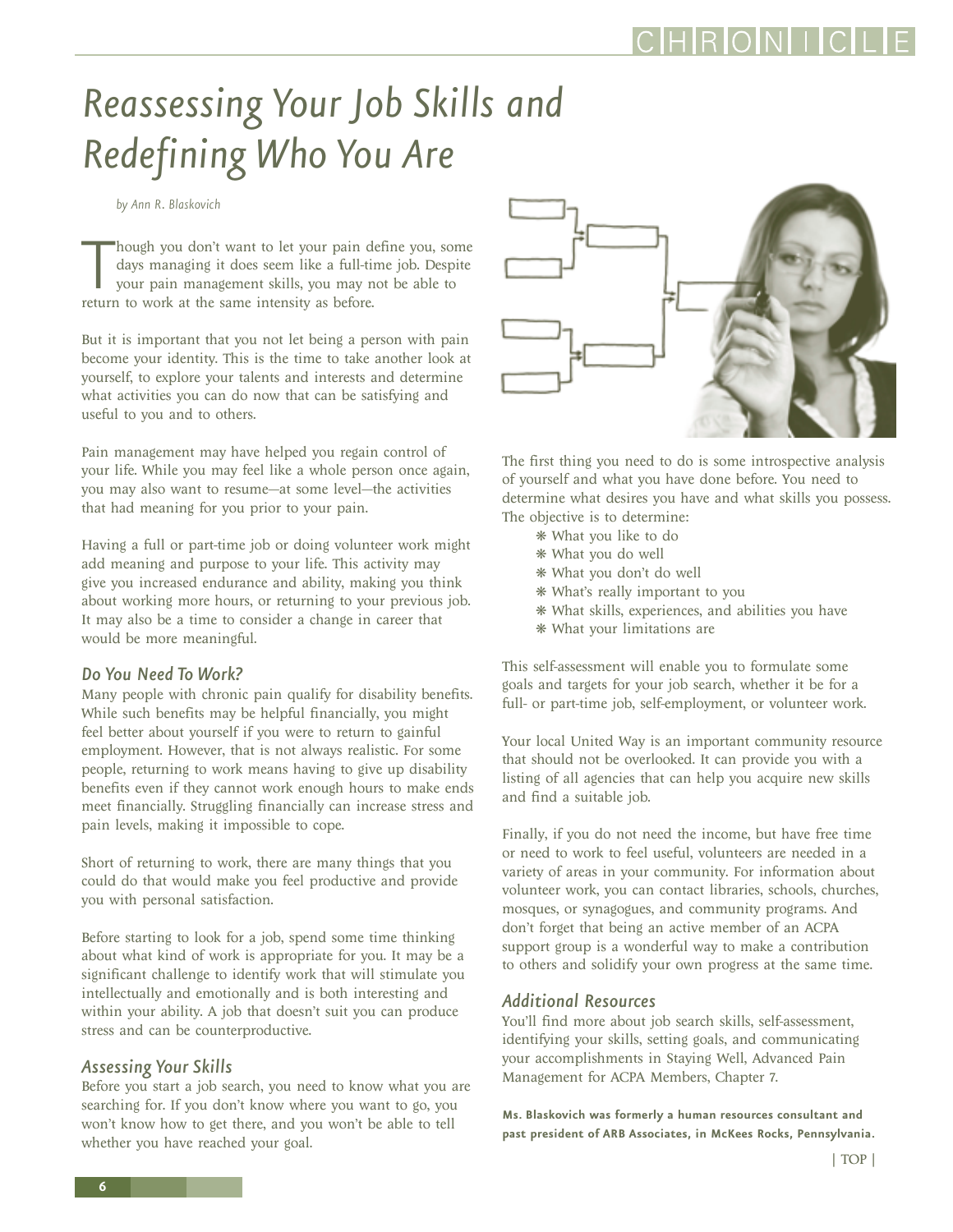# <span id="page-6-0"></span>*Drug Interactions: How to be Aware of the Dangers and Take Steps to Avoid Complications*

*by Rich Nagy and Keith Volk, Pharm D Candidates, Duquesne University, Pittsburgh, Pa.*

**O** ne of the difficulties of medication therapy is that prescription medications can sometimes interact we each other, with over-the counter (OTC) drugs, with certain foods, and certain disease states. Unfortunately, dr prescription medications can sometimes interact with each other, with over-the counter (OTC) drugs, with certain foods, and certain disease states. Unfortunately, drug interactions are problems that the general consumer knows little about. These interactions cause a variety of effects. In some cases they can make your medication less effective. But other interactions can cause dangerous side effects.

The most common type of interaction is a prescription drug-to-drug interaction. There are many examples with interactions ranging from mild to severe. One example is an interaction between tramadol and selective serotonin reuptake inhibitors (SSRIs), a common drug class used to treat depression. This interaction can result in something called serotonin syndrome, which is characterized by increased incidence of sweating, fever, episodes of mania or elevated mood, and muscle stiffness.

#### *Over-the-counter Medications*

Other drug-to-drug interactions can occur between prescription drugs and common over-the-counter (OTC) products. Many people think taking OTC medications with their prescription drug is safe, but in some cases it can be harmful. One common case is when individuals take Tylenol™ OTC without realizing that Tylenol is already in their prescription pain medications. Tylenol (acetaminophen) is found in products like Vicodin™ and Percocet. If this is not understood, a person could unknowingly take too much daily acetaminophen, which can cause liver damage. The FDA has recently lowered the 4000 mg daily limit to 3500 mg, and this limit should not be exceeded unless directed by a doctor.

Even less understood are drug to food/beverage interactions. Something as simple as grapefruit juice will interact with many cholesterol-lowering medications. Some of the statin drugs taken in combination with grapefruit juice could result in severe muscle aches and pains. Also, many medications have drowsiness as a side effect, and this effect can be significantly increased by alcohol consumption.

#### *Educate and Protect Yourself*

To avoid the complications of drug interactions, take steps to educate and protect yourself. A solid recommendation is to always use the same pharmacy to fill your prescriptions. Each pharmacy runs a drug interaction check with each medication filled for you, but the interaction check only covers the drugs they know about, i.e. the ones you receive at that particular pharmacy. Here are some other smart precautions:

- ❋ Discuss each new drug thoroughly with your doctor or pharmacist to make sure there are no interactions with any of your current medications or with any of your regular OTC drugs.
- ❋ When buying OTC drugs at the pharmacy, ask the pharmacist to check that your selection will not interact with any medications you have been prescribed.
- ❋ Educate yourself about the warnings of your own medicines.
- ❋ List your current medications on a card and keep it in your wallet.



#### **References:**

**Perrone, Matthew. "FDA panel: Lower maximum daily dose of Tylenol." APNews. July 1, 2009.** 

**http://www2.turnto10.com/jar/news/consumer/article/fda\_panel\_lower\_ maximum\_daily\_dose\_of\_tylenol/18796/#. Accessed Oct. 5 2009.**

**Schug S., Jones S., Visser E., Shipton E. "Drug Interactions in Pain Management." ANCZA. 2009.** 

**http://www.anzca.edu.au/events/asm/asm2009/abstracts/druginteractions-in-pain-management.html. Accessed Oct. 5, 2009.**

**"Drug Interactions: What you should know." Counsel on Family Health. Federal Citizen Information Center. 2009.** 

**http://www.pueblo.gsa.gov/cic\_text/health/druginteractions/druginte3.htm. Accessed Oct. 5, 2009.**

**"Avoiding Drug Interactions." U.S. Drug and Food Administration. FDA.GOV. Sept. 24, 2009.** 

**http://www.fda.gov/ForConsumers/ConsumerUpdates/ucm096386.htm. Accessed Oct. 5 2009.**

**Clinical Pharmacology [database online]. Tampa, FL: Gold Standard, Inc.; 2008. http://cp.gsm.com. Updated October 2007.**

**Micromedex. DRUGDEX® System. n.d. Thomson Reuters (Healthcare) Inc. Jan. 24, 2006. http://www.thomsonhc.com.**

**Note: Student articles have been reviewed by their professors for accuracy.**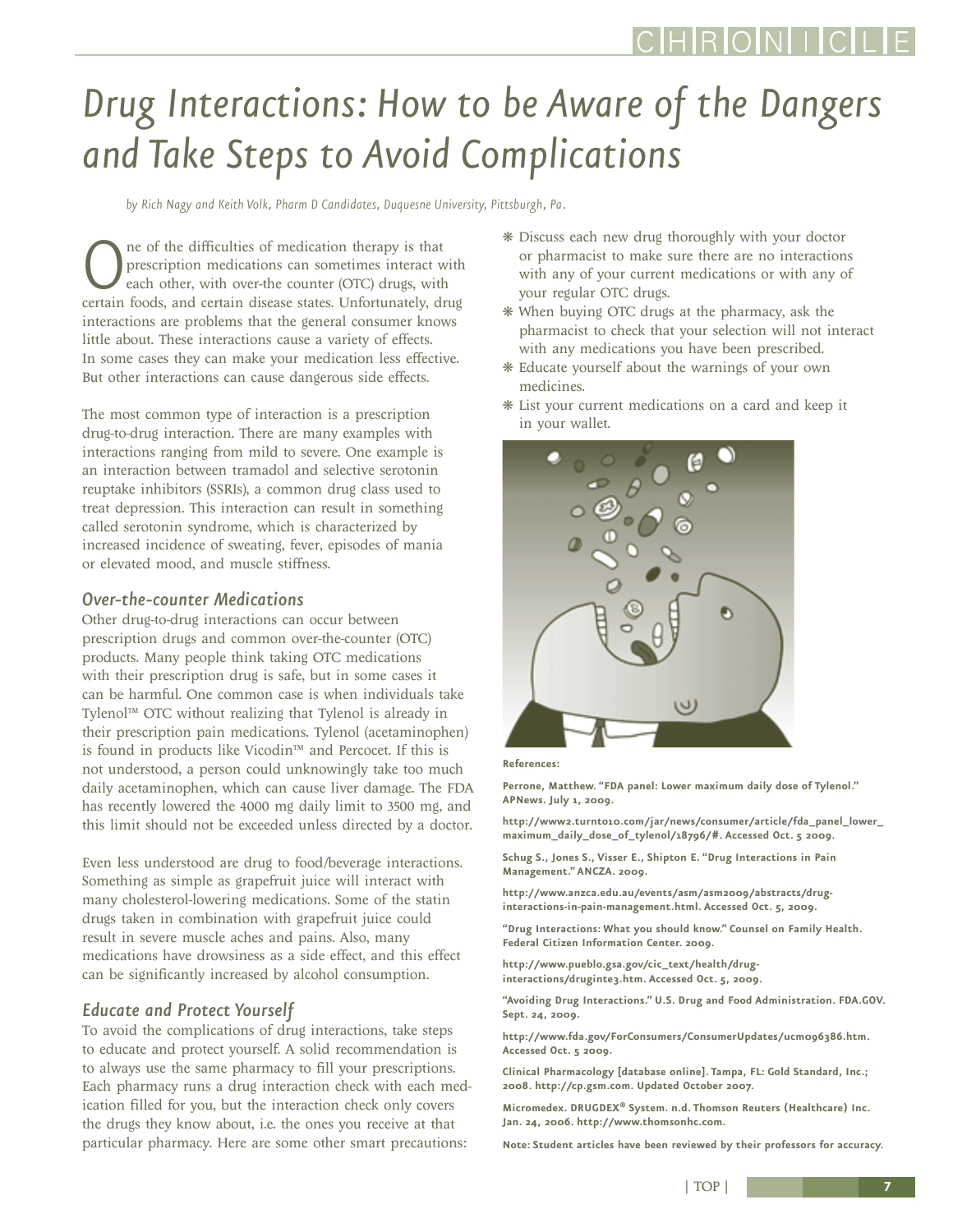### <span id="page-7-0"></span>*Do I Have to Go Back to the Doctor?*

*by Penney Cowan, Executive Director, ACPA*

#### **Excerpted from Staying Well: Advanced Pain Management for ACPA Members – Chapter One**

At some point, even if you have been successfully coping with chronic pain, you may need to return to your doctor. If you start experiencing new symptoms or start feeing poorly despite your efforts, then you should see a d with chronic pain, you may need to return to your doctor. If you start experiencing new symptoms or start feel-

Making a return visit to the doctor can be very difficult if you have maintained a healthy profile over a long time. It is natural to experience a variety of thoughts as you reestablish yourself with a doctor. All the hard work you've done to regain control of life may seem in jeopardy when you're not feeling well. You may think that you are failing at pain management. Perhaps you had become overconfident and thought that pain would never control your life again.

But, here you are. You have been increasingly tired, sleeping poorly, unable to maintain a normal activity level, and feeling physically bad.

Many of the old stigmas common to people with chronic pain fill your thoughts. If you choose to see a doctor, will you be taken seriously? Will you be brushed off as a "chronic complainer?" Will you have to undergo numerous tests and try new drugs? Will your family support you or question the legitimacy of your pain? What will people think if you become "sick?"

You must remember that just because you conquered your chronic pain problem and have maintained a reasonable level of functioning, you are not indestructible. Our bodies can break, even when we are taking exceptionally good care of ourselves. It is important to be realistic about maintaining wellness realistically. That means you must listen to what your body is telling you. If you feel there have been significant changes in your health, you need to see a doctor.

#### *Everyone Needs Doctors—A Personal Story*

When you have maintained a healthy posture and applied pain management to your daily life, it is tempting to ignore new symptoms. I have done that myself.

Several years ago I was feeling tired, sleeping poorly, and unable to maintain my activity level. But I felt that because of my experience on a pain unit, my work with the ACPA, and my success at resuming my life, I didn't need to see a doctor for a check-up. I assumed that my new symptoms weren't



important. I also feared what would happen if I, the founder of the ACPA, got sick. I worried that people would question the value of the ACPA.

I forgot about listening to my body, accepting my limitations, and being realistic about regular check-ups. Plain and simple, I was afraid.

It was fear that prevented me from admitting that I wasn't doing as well as I would have liked. Old habits of putting my needs last, ignoring what my body was telling me, and not giving myself the benefit of the doubt returned. I assumed the worst, and my fear grew with each passing day.

After leaving the pain unit 10 years earlier, I wrongly thought that I no longer needed doctors. I did everything in my power to avoid them and to stay a well person. I was unrealistic and, frankly, not very perceptive. I ignored what I'd been teaching ACPA members for the past 10 years. Somehow, when it came to me, I thought the rules didn't apply.

It was the decrease in my activity level and lack of energy that prompted me to disregard the teachings of the ACPA and hide from the truth. But I was human, and as I became more and more fatigued, and as my pain level increased, I knew I needed help.

With a great deal of apprehension, I sought the help of a doctor. I felt broken and ashamed for just being in his office as a "patient." The visit was not easy and I had a difficult time communicating. Fear was my controller: perhaps if I only told him half-truths, he would find no serious problems.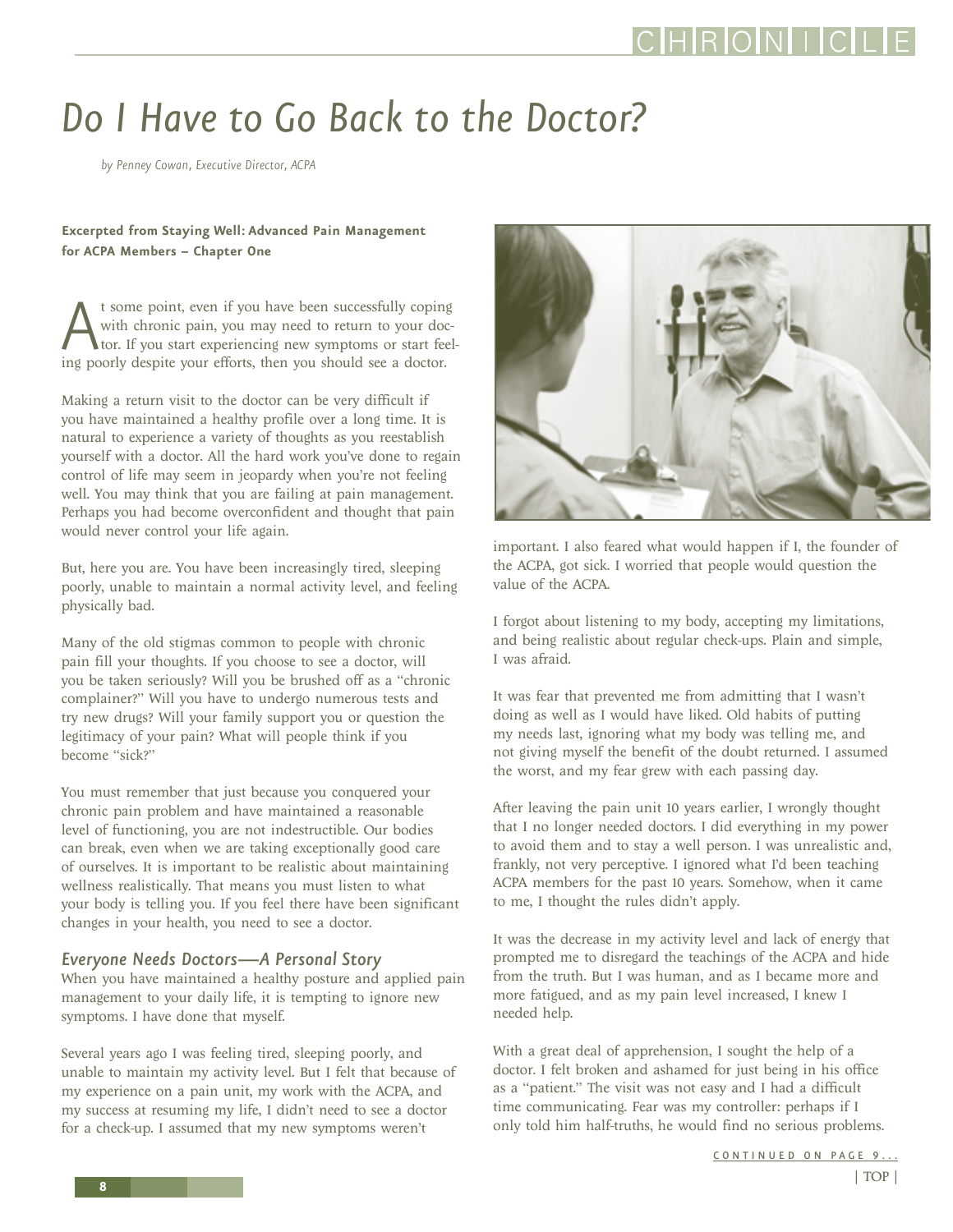## *Tribute*

#### <span id="page-8-0"></span>[CONTINUED FROM PAGE 8...](#page-7-0)

An even greater fear was that after all the tests were done he would find no reason for my ill health and I would revert to being a patient again instead of a person.

Fortunately, my fears were unfounded. My problem was quickly diagnosed and successfully treated. If I had been more realistic and less stubborn, I could have saved myself a great deal of suffering.

#### *Fearing Failure*

Advanced pain management can be difficult for those of us who have maintained a "well person" role for any length of time. If we don't feel well, we worry that we are failing at pain management. We forget that our bodies change and that change is quite normal and can be easily dealt with. Going from the role of a patient to that of a person is difficult. However, it is even more difficult to stay well informed and realistic about our health when we fear returning to the "patient" role.

#### Remember:

- ❋ New symptoms do not necessarily mean that your pain problem has progressed.
- ❋ "Flare ups" don't mean that you're failing at pain management.
- ❋ Schedule a "well visit" for a routine check-up—something everyone should do, not just those of us with chronic pain.
- ❋ Be sensible and realistic. You can be a "person" and see your doctor for regular check-ups, too. That is called prudence, not failure.

Visiting a doctor doesn't mean that you are looking for something to be wrong or that you've failed at pain management. It means that you're taking care of yourself.

### *Navigating the Highway to Help*  and Information **[CONTINUED FROM PAGE 1...](#page-0-0)**

If you have not visited the American Chronic Pain Association Web site ([www.theacpa.org](http://www.theacpa.org)) lately, you might want to take some time over the next few weeks to explore all the educational materials that we have posted. They are readily at hand—day or night—to help you take an active role in moving from patient to person.

And if you don't have access to the Internet, just call us at 1-800-533-3231. Someone who understands will answer the phone.

For Mo McCabe, for always being there for me. *Given by Nikki Gillies*

## *Thank You!*

*Since 1980, the American Chronic Pain Association has provided people who must live with daily pain a means to help themselves to a richer, fuller life. We are grateful to have the support of these corporate sponsors for our mission.*

### **AMBASSADOR** *Pfizer* EDUCATOR *Alpharma Pharmaceuticals Cephalon King Pharmaceuticals Medtronic, Inc.*

*Purdue*

**BUILDER** *Abbott Endo Forest Laboratories PriCara Roche*

#### *Thank you to these corporations for grants that enabled ACPA to fund special projects.*

*Pfizer for Fibromyalgia education campaign Medtronic Foundation for redesign of the Web page Forest Laboratories for the Fibromyalgia Web-based interactive person*

*King for support of Consumer Guide*

*Medtronic for Understanding Medical Devices DVD Web Cast* 

*The ACPA is a peer support organization: we help each other learn to live fully in spite of chronic pain. Your [membership,](http://www.theacpa.org/join.asp) [donations,](http://www.theacpa.org/donate.asp) and purchase of [materials](http://acpa.stores.yahoo.net/) keep the ACPA alive and reaching out to even more people with pain.*

[| TOP |](#page-0-0)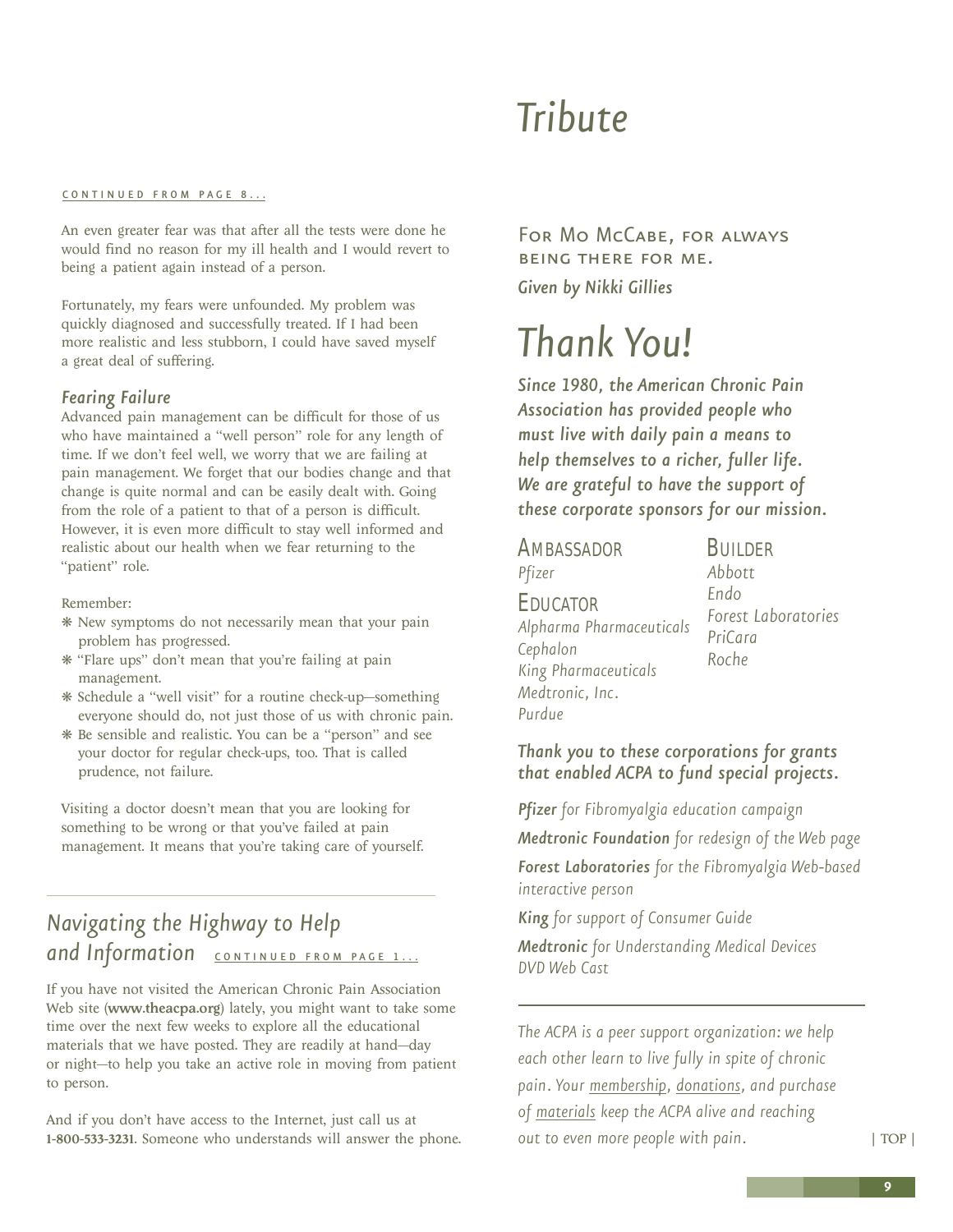### <span id="page-9-0"></span>*To Feel Better, Change What You Eat How Nutrition Can Decrease Chronic Inflammation and Help Manage Pain*

*by Linda Winkler Garvin, R.N., M.S.N.* 

When we look for relief from pain, it might be a good idea to turn away from the medicine cabinet and investigate the refrigerator instead. Proper nutrition can make a difference in the pain you experience, boost your idea to turn away from the medicine cabinet and investigate the refrigerator instead. Proper nutrition energy level, and increase your tolerance for life's challenges.

Indeed, many nutritionists believe that a healthful diet can make a positive difference for someone experiencing chronic pain<sup>1</sup>. Making incorrect food choices could trigger inflammatory reactions in the body, causing or increasing pain, zapping your energy levels, and putting daily goals out of reach.

Much has been written about eating for proper nutrition, and when I work with people with chronic pain and chronic disease they often question which fruits and vegetables have the least amount of pesticides and what types of oils and foods are helpful for decreasing inflammation and pain.

#### *Avoid Saturated Fats and Lower Your Cholesterol*

Most of us are familiar with the role that LDL—the bad cholesterol—plays in forming plaques that narrow the arteries and increase the risk of heart disease. HDL the good cholesterol—picks up excess cholesterol, and takes it back to the liver that eliminates waste.

In Spontaneous Healing<sup>2</sup>, Dr. Andrew Weil states that polyunsaturated oils (such as safflower, corn, sesame, sunflower, and soy oils) are known to be chemically unstable and can damage DNA, causing inflammation and degeneration. While the omega 6 fatty acids in sunflower and safflower oils reduce the risk of cardiovascular disease, they can also contribute to both allergies and inflammation.3

Butter, sesame oil, vegetable shortening, and margarine can also increase inflammation, so avoid foods that contain a high fat content, trans fats as well as saturated fats (found in coconut, palm and cottonseed oils, red meats, poultry, butter, and whole milk.) Since saturated fats are found in dairy products, choose low fat when buying milk, cottage cheese, and cheese.

Peanut and canola vegetables oils, as well as olive oil, are mostly monounsaturated fats and are probably the healthiest oils to use in our diets.

#### *Food Additives*

Food additives need to be approached with extreme caution. For example, MSG (monosodium glutamate) can cause severe reactions in some individuals resulting in dizziness, headaches, nausea, and other problems.

[CONTINUED ON PAGE 11...](#page-10-0)

[| TOP |](#page-0-0)

A Food Diary One way to develop an way w when your body reacts to certain foods is with a food diary. Sample Food Diary ample Ingested:  $5:00 \rho m$ Food: ordi<br>Citrus salad auantity: One cup Time Symptoms Began: 5.45 pm<br>Physical Reaction: B Priced Reactive upset<br>hysical Reactival upset asure Level: 5<br>Pain Level: 5 me worst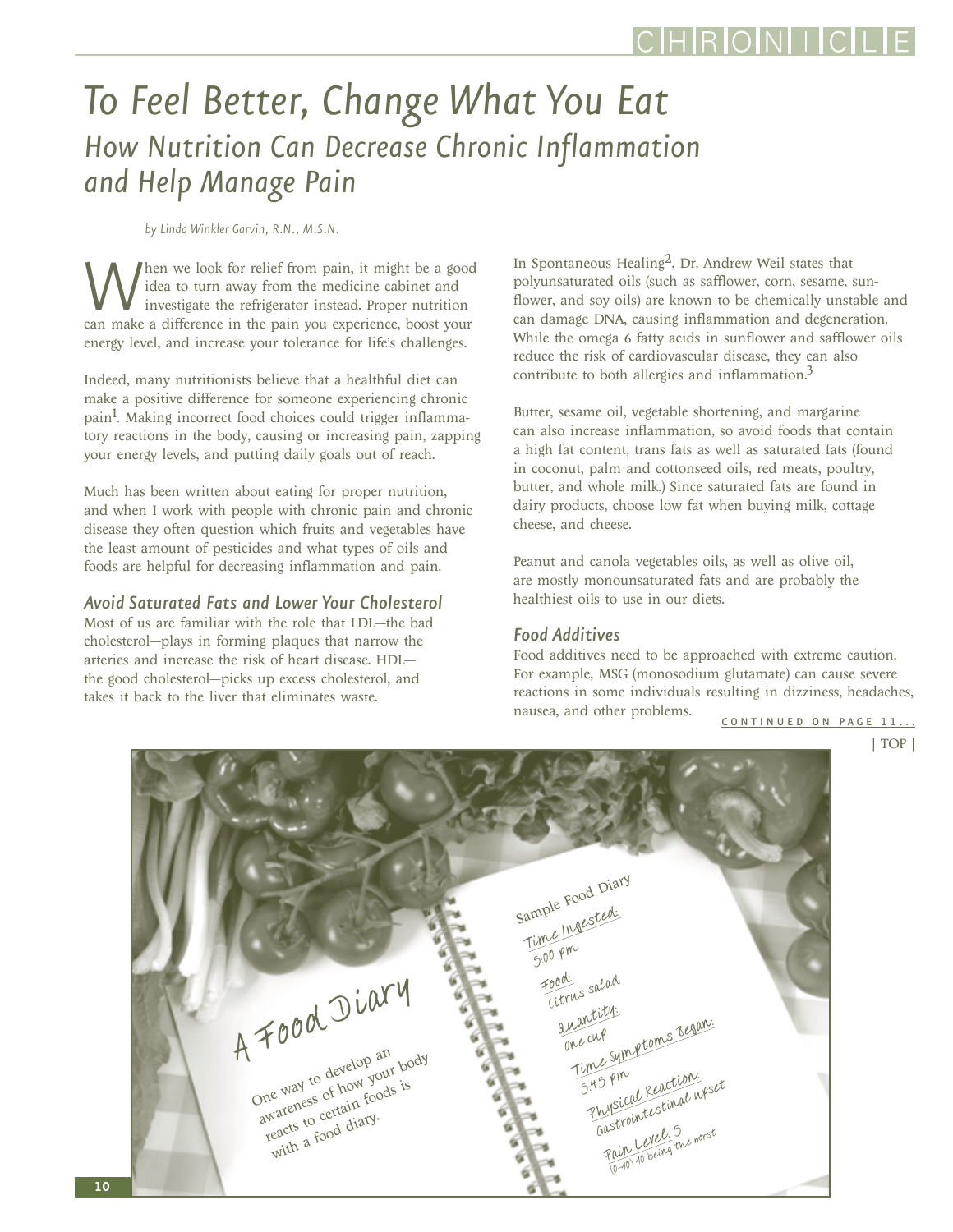### RONIC

#### <span id="page-10-0"></span>[CONTINUED FROM PAGE 10...](#page-9-0)

The Center for Science in the Public Interest $4$  identifies additives by level of safety, placing each into one of these categories:

- 1. Safe
- 2. Cut back (non-toxic, increased amounts may be unsafe)
- 3. Caution (may pose a risk, try to avoid)
- 4. Avoid (unsafe in amounts consumed or poorly tested)

Some people claim that the nightshade family of plants, like eggplant, tomatoes, and potatoes, can trigger pain in some people from a chemical alkaloid called solanine.5 Other foods said to exacerbate arthritis are nuts, coffee, dairy products, eggs, and wheat, as well as the previously mentioned foods. Though hard research does not exist, people with chronic pain may want to try eliminating these foods and then introducing them back into the diet one food at a time to judge the effects. Keeping a food diary can help you track your responses.

#### *Beverages and Caffeine*

Choose your beverages carefully. Sweetened "juice" drinks and sodas can deplete the body's calcium, trigger carbohydrate urges, and increase insulin levels. Herbal teas, filtered or pure water, vegetable juices, and skim or low fat milk are better choices.

Limit your caffeine use as caffeine can interrupt sleep patterns and cause irritability, headaches, gastrointestinal upsets, and anxiety. Factors such as medication usage, anxiety issues, and hormonal issues all affect the way your body metabolizes caffeine.

Some medications either contain caffeine or interfere with the breakdown of caffeine in your body. Caffeine additives make pain relievers 40 percent more effective in treating headaches and help the body absorb headache medications more quickly, bringing faster relief, according to Web MD.6

This is why drugs like Excedrin, Midol, and many prescription drugs contain caffeine. But caffeine can also be harmful for a headache sufferer, causing withdrawal or rebound headaches.

Some antibiotics like Cipro can interfere with the way your body metabolizes caffeine, resulting in an increase in the length of time caffeine remains in the body, possibly exacerbating these effects. To control the amount of caffeine you absorb, carefully read the labels on the beverages and foods you are consuming.

#### **Foods that May Trigger Inflammation**

- ❋ **Bacon**
- ❋ **Processed foods that are high in sugar and starch**
- ❋ **Sausages**
- ❋ **Full fat milk or non-dairy creamers**
- ❋ **Chocolate**
- ❋ **White bread or any item that contains wheat**
- ❋ **Sugar**
- ❋ **Dairy**
- ❋ **Cream sauces**
- ❋ **Hydrogenated margarines**
- ❋ **High fructose corn syrup**
- ❋ **Trans fats found in some crackers, cookies, cakes, fried foods, and margarines**

#### *Inflammation of the Nerves*

Food choices can affect our pain responses and the inflammatory process. In his book, *The Chronic Pain Solution*, Dr. J.N. Dillard says that if our nervous system is devoid of fruits and vegetables, it might become unstable and send out pain messages. Foods like cake, cookies, sodas, and candy that are high in sugar content have been associated with chronic diseases and inflammation. Dr. Dillard also mentions that a deficiency in the B-complex vitamins has been implicated in pain caused by damaged or misfiring nerves.

Magnesium is responsible for both the contraction and the relaxation of muscles. A deficiency of this mineral could result in insomnia, anxiety, muscle twitching, and weakness. Although large amounts of magnesium can be ingested by eating dark green leafy vegetables, like spinach and chard, magnesium is also in bananas, nuts, brown rice, and beans.

In his book, *Foods That Fight Pain*, Dr. Neal Barnard tells us that inflammation can contribute to a myriad of health problems including, but not limited to, pain, headaches, digestive problems, psoriasis, and menstrual cramps. He indicates that two natural fats in plants act like antiinflammatory medicines. The first is alpha-linolenic acid or ALA, which is found in fruits, vegetables, and beans, as well as flaxseed, fish, walnut, and canola oils. He states that the second fatty acid, gamma-linolenic acid or GLA, is rarer, but exists in evening primrose oil, hemp oil, borage oil, and black current oil. Dr. Barnard goes on to state that some medical centers have shown a reduction in pain, swelling, and stiffness with the intake of these oils.

> CONTINUED ON PAGE 12... [| TOP |](#page-0-0)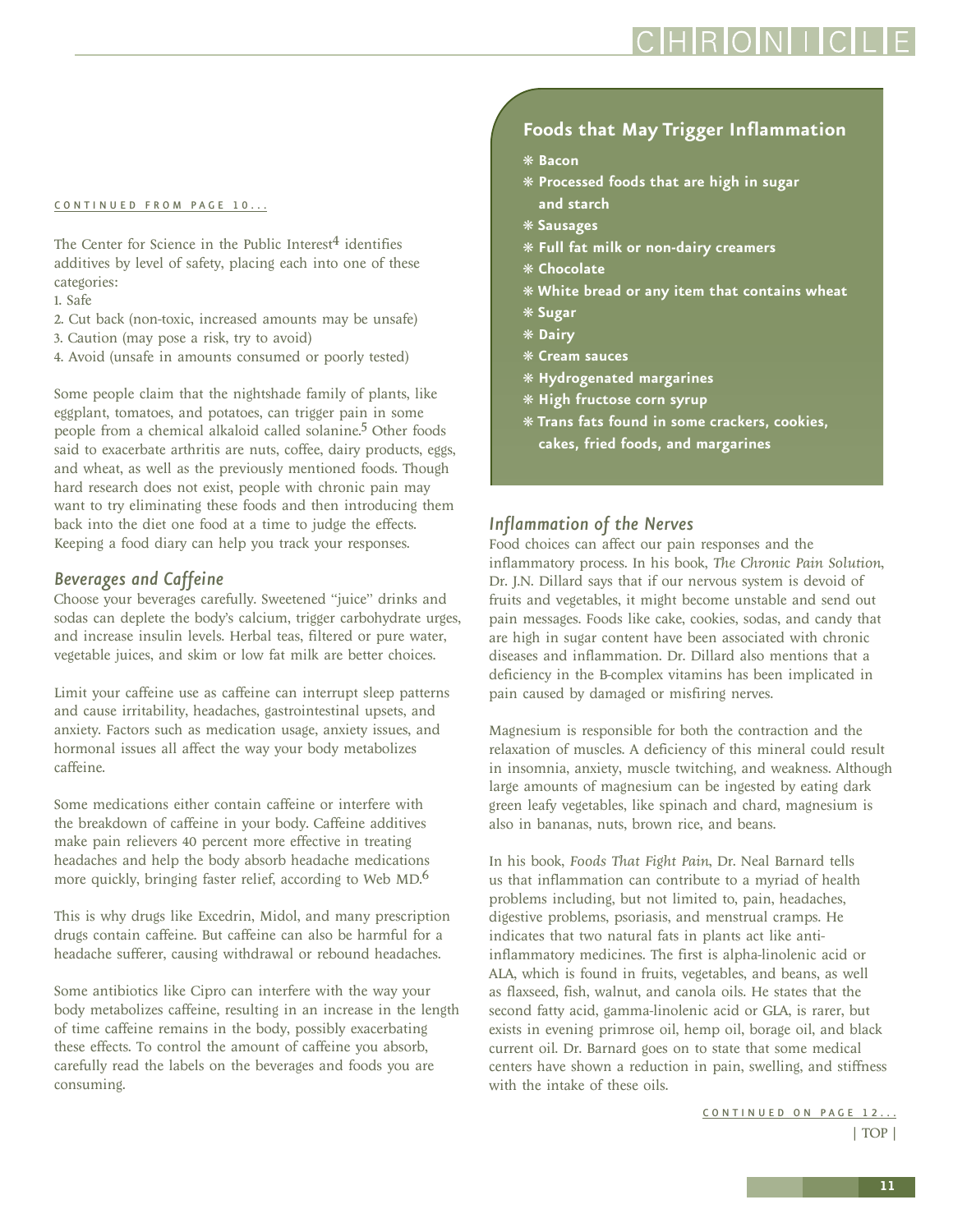### **RONI**

### <span id="page-11-0"></span>To Feel Better, Change What You Eat **CONTINUED FROM PAGE 11...**

To reduce inflammation in the body:

- ❋ Stay away from fried foods and cook by broiling, grilling, roasting, or steaming foods.
- ❋ Select from the entire color spectrum when choosing fruits and vegetables.
- ❋ In between meals snack on fresh fruit and vegetables, as well as nuts and seeds (if you don't have allergies to them).
- ❋ Avoid processed foods with large amounts of sugar and starch.
- ❋ Read the ingredients on cereal boxes to avoid those that are loaded with sugar, have little nutritional value, and are low in fiber.

#### *Choose Carefully*

Remember to read the ingredients of the foods that you purchase. Avoid those that contain lots of sugar, but only small amounts of fiber, and have low nutritional values. Some foods that are popular for their anti inflammatory benefits are omega-3 fatty acids, dietary fiber, salmon, pumpkin, walnuts, flax seeds, whole grains, and olive oil.

Nourishing your nervous system with healthy food and fat choices will provide your body with more strength and resilience to fight diseases and chronic pain, as well as decrease the amount of inflammation in your body.

*(As with any change in your diet or pain self-management, please discuss your individual circumstances with your health care provider before starting on a nutritional program or beginning to take supplements. —Editor)*



**Linda Winkler Garvin, R.N., M.S.N., of Alameda, California, is Director of Health Management Associates, an adult medical case manager/liaison with an advanced degree in nursing. She teaches relaxation for stress management, health and nutritional classes, and provides a pain management and exercise program for people with chronic pain and chronic diseases. She uses relaxation techniques and imagery to manage pain. Learn more at www.healthmanagerbayarea.com or email garvin\_linda@yahoo.com.**

#### **References**

- **1 Catalano, E.M., Hardin, K.N., The Chronic Pain Control Workbook, A Step by Step Guide for Coping with and Overcoming Pain, second edition, New Harbinger Publications, 1996**
- **2 Weil, Andrew. Spontaneous Healing, The Ballantine Publishing Group, 1995**
- **3 http://en.wikipedia.org/wiki/ Polyunsaturated\_fat**
- **4 The Center for Science in the Public Interest, www.cspinet.org/reports/ chemcuisine.htm;**
- **5 http://nutrition.about.com/od/dietsfor medicaldisorders/a/antiinflamfood.htm**
- **6 (www.webmd.com/migrainesheadaches/guide/triggers-caffeine)**

#### **Direct Sources**

**Barnard, N. Foods That Fight Pain, Three Rivers Press, 1998** 

**Dillard, J.N., The Chronic Pain Solution, Your Personal Path to Pain Relief, Bantam Dell, 2002.**

**Environmental Working Group – http://www.ewg.org/**

**Sandy Simmon's Connective Tissue Disorder Site – http://www.ctds.info/magdiet.html**

**Useful Web Sites and Books**

**Zinckenko, D., Goulding, M. Eat This Not That, Rodale Inc. 2009**

**[http://www.foodallergy.org/section/](http://www.foodallergy.org/section/allergens) allergens**

**[http://www.mindfully.org/Food/](http://www.mindfully.org/Food/Food-Additives-Avoid.htm) Food-Additives-Avoid.htm**

**[http://www.healthyreader.com/2008/06/](http://www.healthyreader.com/2008/06/07/12-food-additives-to-avoid/) 07/12-food-additives-to-avoid/**

**[http://www.nlm.nih.gov/medlineplus/](http://www.nlm.nih.gov/medlineplus/ency/article/002423.htm) ency/article/002423.htm**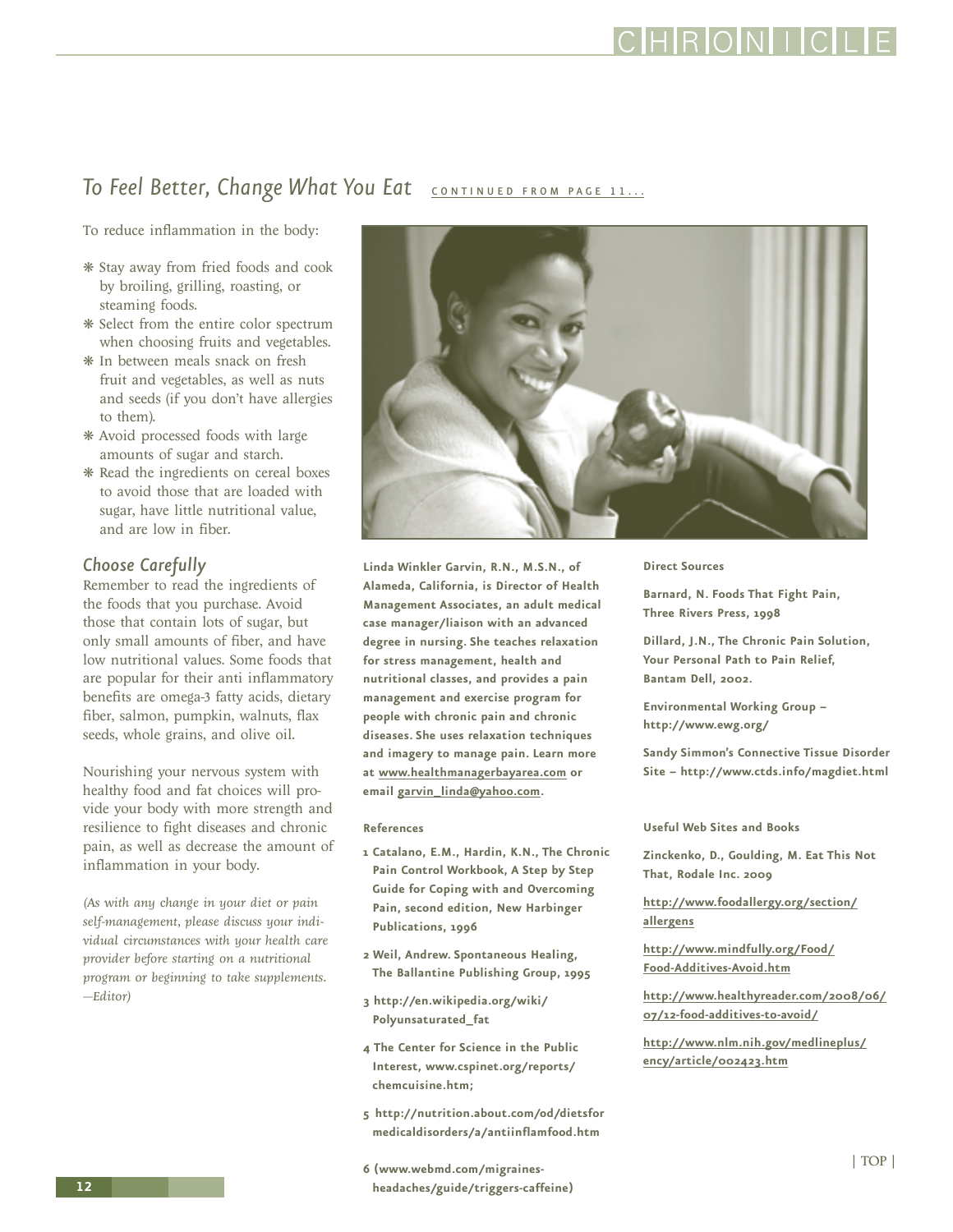### HRONII

# *ACPA Update*

<span id="page-12-0"></span>*Welcome to our new groups and facilitators.*

> *Christine Clark Florence, AL*

*Cassandra Smith Prescott Valley, AZ*

*Colleen Sanchez Yucaipa, CA*

*Patsy Messer Arma, KS*

*Tony Moffitt Niles, MI*

*Adam Hensney New York, NY*

*Patricia Hubert Union/Essex, NJ*

*Joni Frazier Christiansburg, VA*

#### *Fibromyalgia and More on the Web*  In Fall 2009 ACPA launched

"Understanding Fibromyalgia," a series of free educational presentations for people who live with chronic pain. Understanding Fibromyalgia (funded by Pfizer) is also on our Web site, along with a new tool called the "Fibro Log." It may help you better understand how different activities and circumstances may affect your pain and aid communications. You can find it through <www.theacpa.org>.

#### *ACPA Annual Meeting*

The ACPA Board of Directors met in Pittsburgh on October 10, 2009, and elected David Provenzano, M.D. as President. Dr. Provenzano is executive medical director of the Ohio Valley General Hospital Institute for Pain Diagnostics and Care, in McKees Rocks, Pa.

Nicole Kelly will stay on the executive committee as past president, with Dan Galia as treasurer, and Joanne Schneider as secretary. Penney Cowan remains executive director.

The board heard about ACPA tools that help support the needs of people with pain. These include:

- ❋ Support groups in the U.S., Canada, the U.K., and other countries
- ❋ Pain management manuals and publications
- ❋ Consumer Guide to Pain Medication and Treatments and ACPA Coping Skills Calendar
- ❋ Relaxation CDs and Pathways Through Pain videos

Newer tools help medical professionals and people with pain communicate using pictures and graphics that overcome language and literacy barriers. These include:

- ❋ CARE Cards for understanding prescription instructions
- ❋ Living Better with Pain Log to track pain triggers and progress
- ❋ Quality of Life Scale to supplement typical pain scales by measuring function

❋ Follow-up Sheet for remembering instructions from providers

In 2008-09, ACPA represented the voice of people with pain in legislative forums, in groups working on clinical practice guidelines and evidence-based medicine, and with national and state pain societies.

We enhanced our partnership with Kaiser Permanente members, who are now attending ACPA support groups and training as group facilitators.

We also held a regional directors' leadership conference in Chicago in September 2008 (funded by Medtronic Foundation). In May 2009 a Media and Advocacy Training for ACPA facilitators took place in Las Vegas, Nev. with support from Purdue Pharma.

Many new initiatives are available in print or [on the Web site:](www.theacpa.org)

- ❋ Consumer guide to low back pain practice guidelines
- ❋ Emergency Department Survey (to be published in *Pain Medicine*, funded by Cephalon)
- ❋ Online five minute relaxation break
- ❋ AgraAbility Project, "Growing Well with Pain" (funded by Medtronic Foundation)

In 2009 and 2010, the ACPA will continue to develop the Consumer Guide to Pain [Medications and Treatments, expand online](http://www.theacpa.org/medsup/default.aspx) forums, and translate more materials into other languages.

ACPA has plans to:

- ❋ Promote the Pharmacist CARE Card on prescription bags
- ❋ Partner with the Veteran's Administration pain programs to provide support groups for Iraq veterans and older veterans.
- ❋ Collaborate with the Alliance of State Pain Initiatives
- ❋ Redesign and add more interactive tools, videos, and forums to the Web site.